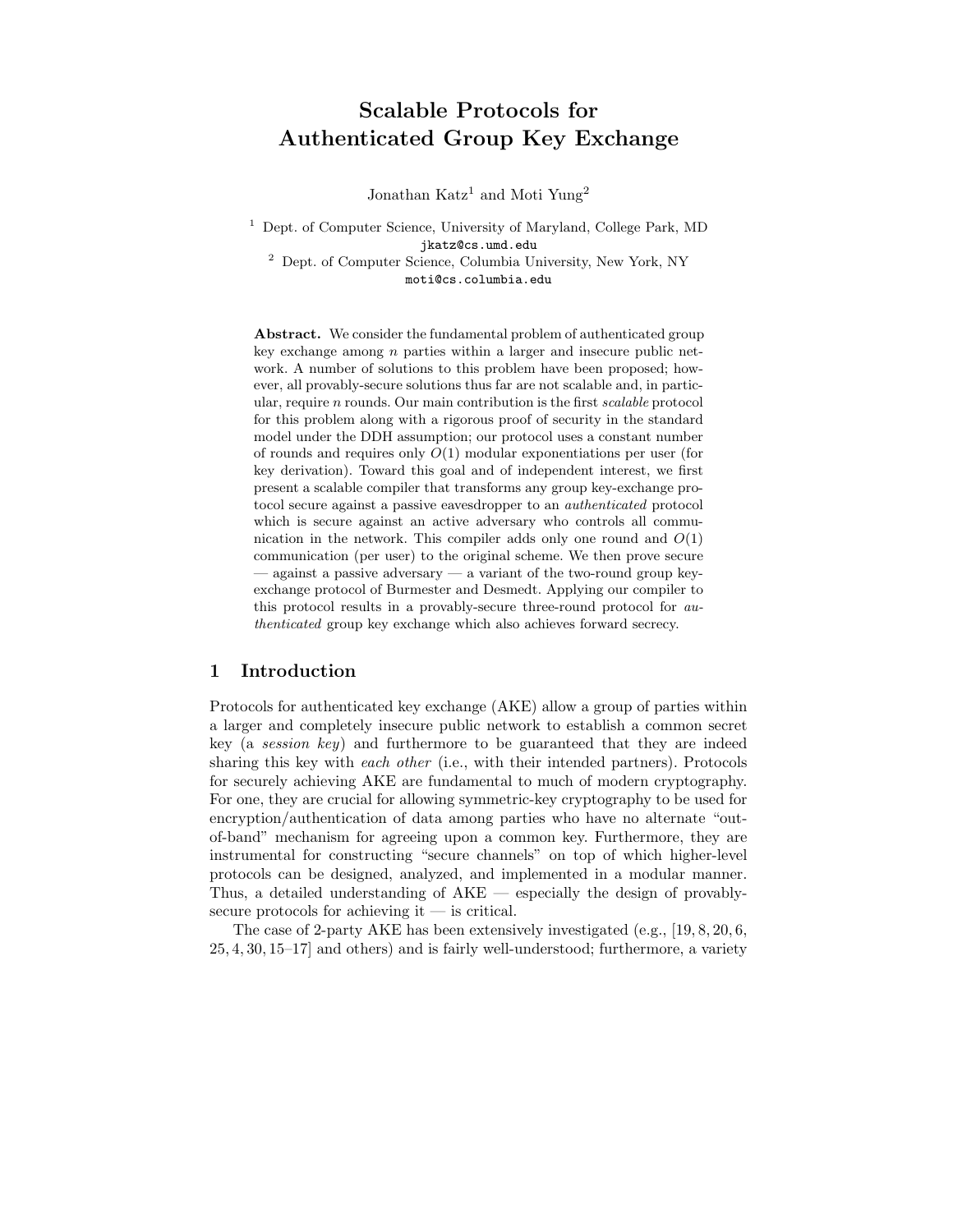of efficient and provably-secure protocols for 2-party AKE are known. Less attention has been given to the important case of *group* AKE where a session key is to be established among  $n$  parties; we survey relevant previous work in the sections that follow. Group AKE protocols are essential for applications such as secure video- or tele-conferencing, and also for collaborative (peer-to-peer) applications which are likely to involve a large number of users. The recent foundational papers of Bresson, et al. [13, 11, 12] (building on [6, 7, 5]) were the first to present a formal model of security for group AKE and the first to give rigorous proofs of security for particular protocols. These represent an important initial step, yet much work remains to be done to improve the efficiency and scalability of existing solutions.

#### 1.1 Our Contributions

We may summarize the prior "state-of-the-art" for group AKE as follows (see Section 1.2 for a more detailed discussion of previous work):

- The best-known provably-secure solutions in the standard model are those of [13, 11, 12], building on [31]. These protocols do not scale well: to establish a key among  $n$  participants, they require  $n$  rounds and additionally require (for some players)  $O(n)$  modular exponentiations and  $O(n)$  communication.
- Subsequent to the present work, a constant-round protocol for group AKE has been proven secure in the random oracle model [10]. Unfortunately, this protocol does not achieve forward secrecy (an explicit attack is known [10]). The protocol is also not symmetric; furthermore, the initiator of the protocol must perform  $O(n)$  encryptions and send  $O(n)$  communication.

Our main result is the first constant-round and fully-scalable protocol for group AKE which is provably-secure in the standard model. Security is proved (in the same security model used in previous work [13, 11, 12, 10]) via reduction to the decisional Diffie-Hellman (DDH) assumption. The protocol also achieves forward secrecy [20] in the sense that exposure of principals' long-term secret keys does not compromise the security of previous session keys.<sup>3</sup> Our 3-round protocol remains practical even for large groups: it requires only  $O(1)$  communication, 3 modular exponentiations, and  $O(n)$  signature verifications per user.

The difficulty of analyzing protocols for group AKE has seemingly hindered the development of practical and provably-secure solutions, and has led to the proposal of some protocols which were later found to be flawed (see, e.g., the attacks given in [29, 10]). To manage this complexity, we take a modular approach which greatly simplifies the design and analysis of group AKE protocols and should therefore prove useful for future work. Specifically, we show a *compiler* that transforms any group key-exchange protocol secure against a passive eavesdropper to one secure against a stronger (and more realistic) active adversary who controls all communication in the network. If the original protocol achieves

<sup>3</sup> We of course also require that exposure of (multiple) session keys does not compromise the security of unexposed session keys; see the formal model in Section 2.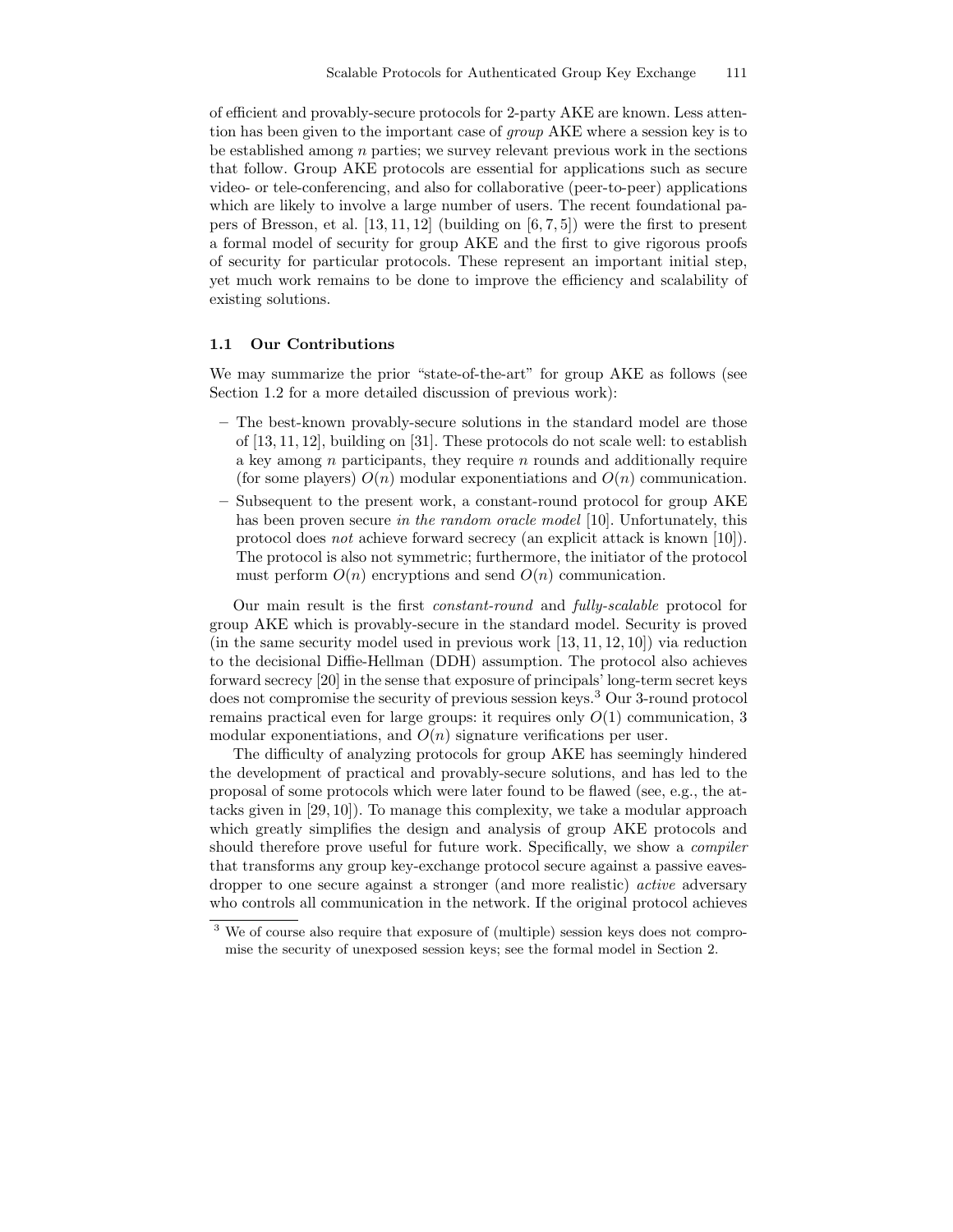forward secrecy, the compiled protocol does too. Adapting work of Burmester and Desmedt [14], we then present a 2-round group key-exchange protocol and rigorously prove its security — against a passive adversary — under the DDH assumption.<sup>4</sup> Applying our compiler to this protocol gives our main result.

We note two additional and immediate applications of the compiler presented here. First, the compiler may be applied to the group key-exchange protocols of [31] to yield a group AKE protocol similar to that of [13] but with a much simpler security proof which holds for groups of polynomial size (the proof given in [13] holds only for groups of constant size). Second, we may compile the 1 round, 3-party key-exchange protocol of Joux [23] to obtain a simple, 3-party AKE protocol requiring 2 rounds. The simplicity of the resulting security proof in these cases makes a modular approach of this sort compelling, especially when this approach is compared to the largely ad hoc methods which are often used when analyzing group AKE protocols (as in, e.g., [1, 26, 27]).

#### 1.2 Previous Work

Group key exchange. A number of works have considered the problem of extending the 2-party Diffie-Hellman protocol [19] to the multi-party setting. Most well-known among these are perhaps the works of Ingemarsson, et al. [22], Burmester and Desmedt [14], and Steiner, et al. [31]. These works all assume a passive (eavesdropping) adversary, and only [31] provides a rigorous proof of security (but see footnote 4).

Authenticated protocols are designed to be secure against the stronger class of adversaries who —in addition to eavesdropping — control all communication in the network (cf. Section 2). A number of protocols for authenticated group key exchange have been suggested [24, 9, 2, 3, 32]; unfortunately, none of these works present rigorous security proofs and thus confidence in these protocols is limited. Indeed, attacks on some of these protocols have been presented [29], emphasizing the need for rigorous proofs in a well-defined model. Tzeng and Tzeng [33] prove security of a group AKE protocol using a non-standard adversarial model; an explicit attack on their protocol has recently been identified [10].

Provably-secure protocols. As mentioned earlier, only recently have Bresson, et al. [13, 11, 12] given the first formal model of security and the first provablysecure protocols for the group AKE setting. Their security model builds on earlier work of Bellare and Rogaway in the 2-party setting [6, 7] as extended by Bellare, et al. [5] to handle (among other things) forward secrecy.

The provably-secure protocols of Bresson, et al. [13, 11, 12] are based on the protocols of Steiner, et al. [31], and require  $n$  rounds to establish a key among a group of n users. The initial work [13] deals with the static case, and shows a

<sup>4</sup> Because no proof of security appears in [14], the Burmester-Desmedt protocol has been considered "heuristic" and not provably-secure (see, e.g., [13, 10]). Subsequent to our work we became aware that a proof of security for a variant of the Burmester-Desmedt protocol (in a weaker model than that considered here) appears in the pre-proceedings of Eurocrypt '94 [18]. See Section 4 for further discussion.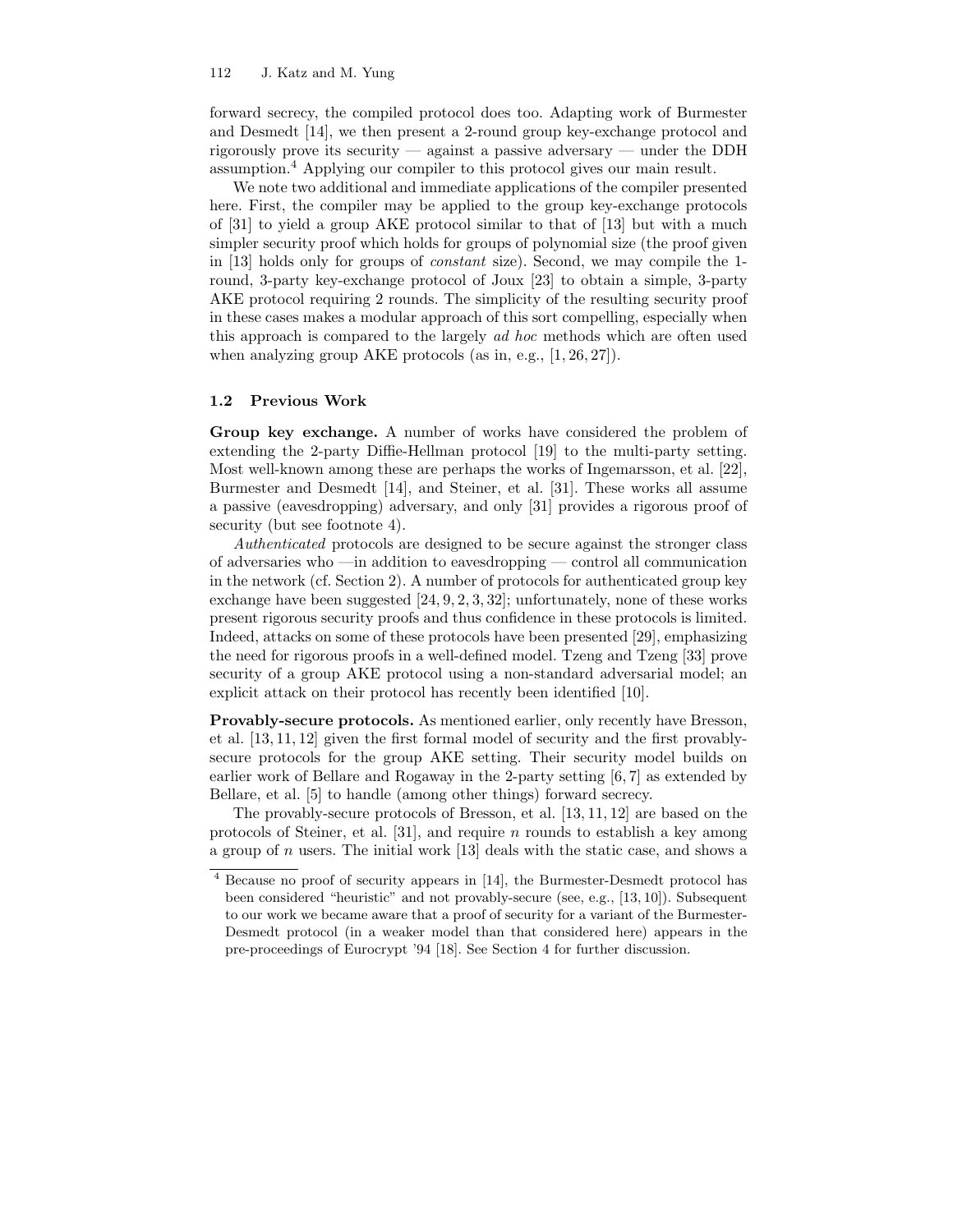protocol which is secure (and achieves forward secrecy) under the DDH assumption.<sup>5</sup> Unfortunately, the given proof of security applies only when n is *constant*; in contrast, the proofs given here allow  $n = poly(k)$ .

Later work [11, 12] focuses on the dynamic case where users join or leave and the session key must be updated whenever this occurs. Although we do not explicitly address this case, note that dynamic group membership can be handled efficiently — when using a constant-round protocol — by running the group AKE protocol from scratch among members of the new group. For the protocol given here, the complexity of this approach is roughly equivalent 6 to the Join and Remove protocols of [11, 12]. Yet, handling dynamic membership even more efficiently remains an interesting topic for future research.

More recently (in work subsequent to ours), a constant-round group AKE protocol with a security proof in the random oracle model has been shown [10]. The given protocol does not provide forward secrecy; in fact (as noted by the authors) an explicit attack is possible when long-term keys are exposed. Finally, the protocol is not symmetric but instead requires a "group leader" to perform  $O(n)$ encryptions and send  $O(n)$  communication each time a group key is established.

Compilers for key-exchange protocols. A modular approach such as ours has previously been used in the design and analysis of key-exchange protocols. Mayer and Yung [28] give a compiler which converts any 2-party protocol into a centralized (non-contributory) group protocol; their compiler invokes the original protocol  $O(n)$  times, however, and is therefore not scalable. In work with similar motivation as our own, Bellare, et al. [4] show a compiler which converts unauthenticated protocols into authenticated protocols in the 2-party setting. Their compiler was not intended for the group setting and does not scale as well as ours; extending [4] to the group setting gives a compiler which triples the number of rounds and furthermore requires  $n$  signature computations/verifications and an  $O(n)$  increase in communication per player per round. In contrast, the compiler presented here adds only a single round and introduces an overhead of 1 signature computation, n signature verifications, and  $O(1)$  communication per player per round. (In fact, the compiler introduced here is slightly more efficient than that of [4] even in the 2-party case.)

### 1.3 Outline

In Section 2, we review the security model of Bresson, et al. [13]. We present our compiler in Section 3 and a two-round protocol secure against passive adversaries in Section 4. Applying our compiler to this protocol gives our main result: an efficient, fully-scalable, and constant-round group AKE protocol.

 $^5$  The given reduction is in the random oracle model using the CDH assumption but they mention that the protocol can be proven secure in the standard model under the DDH assumption.

 $6$  For example, the Join algorithm of  $[11, 12]$  requires 2 rounds when one party joins and  $O(n)$  rounds when n parties join; running our group AKE protocol from scratch requires only 3 rounds regardless of the number of parties who have joined.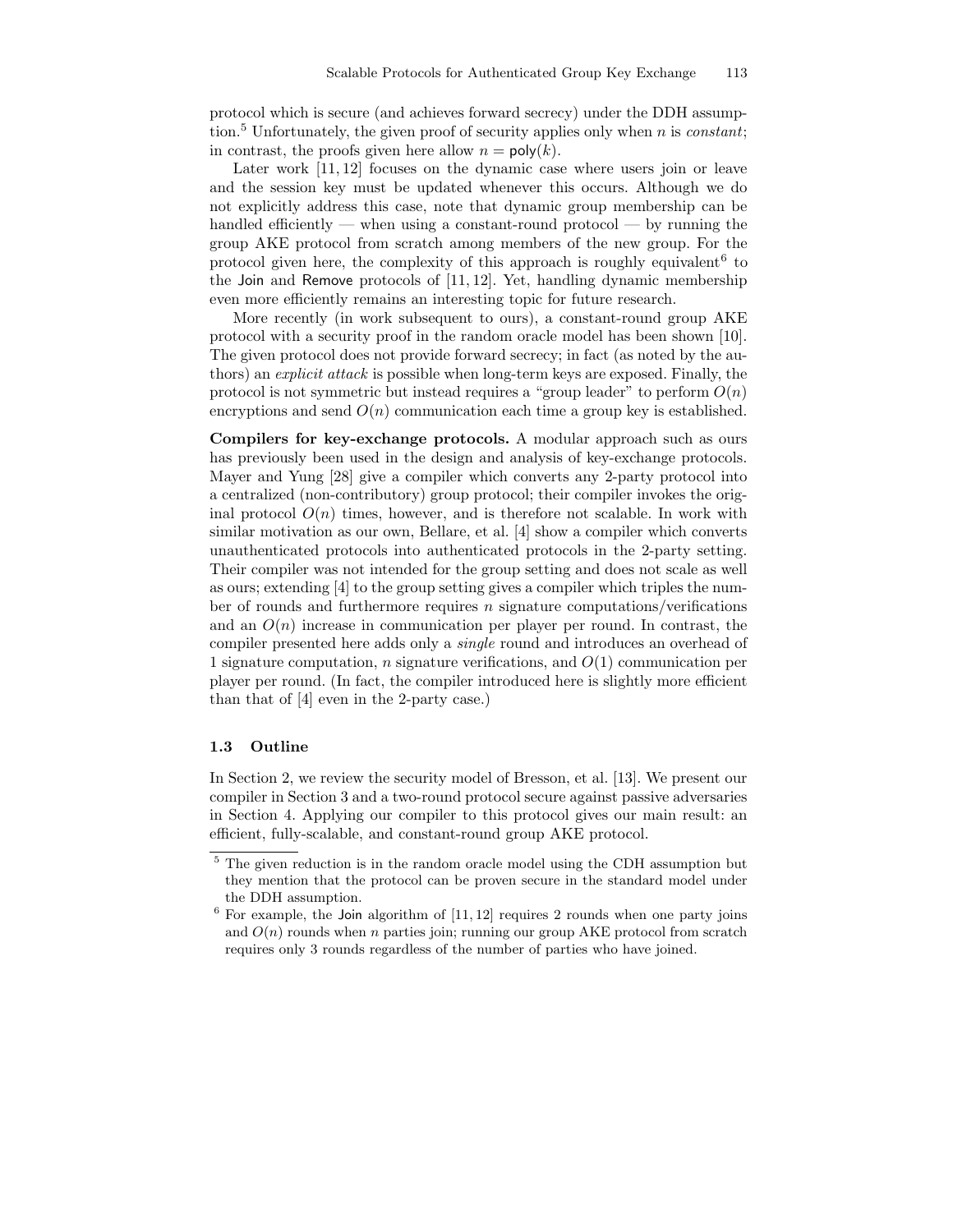# 2 The Model and Preliminaries

Our security model is the standard one of Bresson, et al. [13] which builds on prior work from the 2-party setting  $[6, 7, 5]$  and which has been widely used to analyze group key-exchange protocols (e.g., [11, 12, 10]). We explicitly define notions of security for both passive and active adversaries; this will be necessary for stating and proving meaningful results about our compiler in Section 3.

Participants and initialization. We assume for simplicity a fixed, polynomialsize set  $\mathcal{P} = \{U_1, \ldots, U_\ell\}$  of potential participants. Any subset of P may decide at any point to establish a session key, and we do not assume that these subsets are always the same size or always include the same participants. Before the protocol is run for the first time, an initialization phase occurs during which each participant  $U \in \mathcal{P}$  runs an algorithm  $\mathcal{G}(1^k)$  to generate public/private keys  $(PK_U, SK_U)$ . Each player U stores  $SK_U$ , and the vector  $\langle PK_i \rangle_{1 \le i \le |\mathcal{P}|}$  is known by all participants (and is also known by the adversary).

Adversarial model. In the real world, a protocol determines how principals behave in response to signals from their environment. In the model, these signals are sent by the adversary. Each principal can execute the protocol multiple times with different partners; this is modeled by allowing each principal an unlimited number of *instances* with which to execute the protocol. We denote instance i of user U as  $\Pi_U^i$ . A given instance may be used only once. Each instance  $\Pi_U^i$ has associated with it the variables  $\mathsf{state}_U^i, \, \mathsf{term}_U^i, \, \mathsf{acc}_U^i, \, \mathsf{used}_U^i, \, \mathsf{sid}_U^i, \, \mathsf{pid}_U^i, \, \text{and}$  $sk_U^i$ ; the last of these is the *session key* whose computation is the goal of the protocol, while the function of the remaining variables is as in [5].

The adversary is assumed to have complete control over all communication in the network. An adversary's interaction with the principals in the network (more specifically, with the various instances) is modeled by the following *oracles*:

- $-$  Send $(U, i, M)$   $-$  This sends message M to instance  $\Pi_U^i$ , and outputs the reply generated by this instance. We allow the adversary to prompt the unused instance  $\Pi_U^i$  to initiate the protocol with partners  $U_2, \ldots, U_n$  by calling  $\mathsf{Send}(U, i, \langle U_2, \ldots, U_n \rangle).$
- Execute $(U_1, \ldots, U_n)$  This executes the protocol between unused instances of players  $U_1, \ldots, U_n \in \mathcal{P}$  and outputs the transcript of the execution. The number of group members and their identities are chosen by the adversary.  $-$  Reveal $(U,i)$   $-$  This outputs session key  $\mathsf{sk}_U^i.$
- Corrupt $(U)$  This outputs the long-term secret key  $SK_U$  of player U.
- $-$  Test $(U, i)$  This query is allowed only once, at any time during the adversary's execution. A random bit b is generated; if  $b = 1$  the adversary is given  $sk_U^i$ , and if  $b = 0$  the adversary is given a random session key.

A passive adversary is given access to the Execute, Reveal, Corrupt, and Test oracles, while an active adversary is additionally given access to the Send oracle. (Even though the Execute oracle can be simulated via repeated calls to the Send oracle, allowing the adversary access to the Execute oracle allows for a tighter definition of forward secrecy.)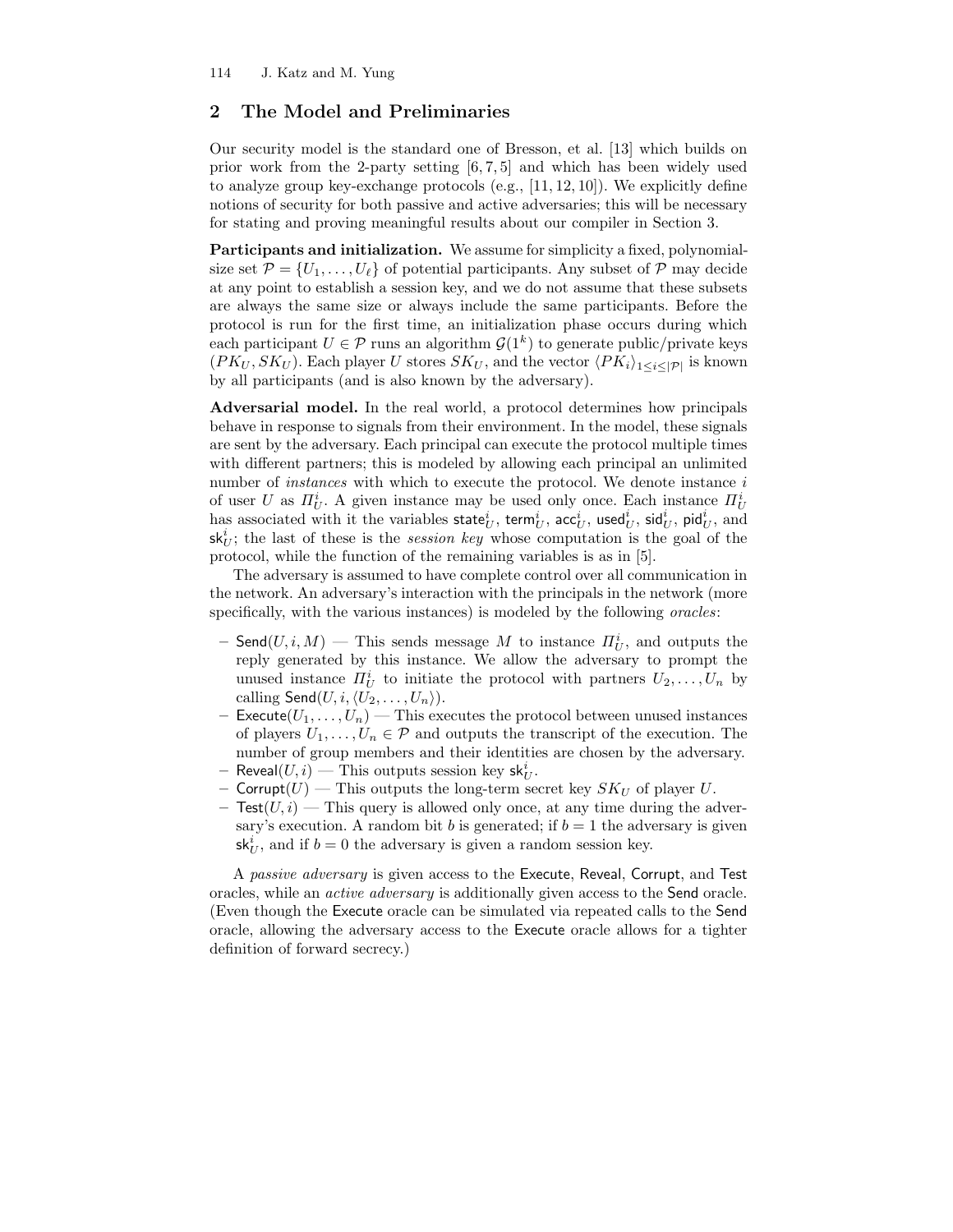**Partnering.** Partnering is defined via *session IDs* and *partner IDs*. The session ID for instance  $\Pi_U^i$  (denoted  $\mathsf{sid}_U^i$ ) is a protocol-specified function of all communication sent and received by  $H_U^i$ ; for our purposes, we will simply set  $\mathsf{sid}_U^i$ equal to the concatenation of all messages sent and received by  $\Pi_U^i$  during the course of its execution. The partner ID for instance  $\Pi_U^i$  (denoted  $\text{pid}_U^i$ ) consists of the identities of the players in the group with whom  $\Pi_U^i$  intends to establish a session key, including U itself; note that these identities are always clear from the initial call to the Send or Execute oracles. We say instances  $\Pi_U^i$  and  $\Pi_{U'}^j$  are partnered iff (1)  $\text{pid}_U^i = \text{pid}_{U'}^j$  and (2)  $\text{sid}_U^i = \text{sid}_{U'}^j$ . Our definition of partnering is much simpler than that of [13] since, in our protocols, all messages are sent to all other members of the group taking part in the protocol.

Correctness. Of course, we wish to rule out "useless" protocols from consideration. In the standard way, we require that for all  $U, U', i, j$  such that  $\mathsf{sid}^i_U = \mathsf{sid}^j_{U'}$ ,  $\mathsf{pid}^i_U = \mathsf{pid}^j_{U'}, \text{ and } \mathsf{acc}^i_U = \mathsf{acc}^j_{U'} = \textsc{true} \text{ it is the case that } \mathsf{sk}^i_U = \mathsf{sk}^j_{U'} \neq \textsc{null}.$ 

Freshness. Following [5, 13], we define a notion of freshness appropriate for the goal of forward secrecy. An instance  $\Pi_U^i$  is *fresh* unless one of the following is true: (1) at some point, the adversary queried  $\mathsf{Reveal}(U, i)$  or  $\mathsf{Reveal}(U', j)$  where  $\Pi_U^i$  and  $\Pi_{U'}^j$  are partnered; or (2) a Corrupt query was asked before a query of the form  $\mathsf{Send}(U,i,*)$ .

Definitions of security. We say event Succ occurs if the adversary queries the Test oracle on a fresh instance and correctly guesses the bit b used by the Test oracle in answering this query. The advantage of an adversary  $A$  in attacking protocol P is defined as  $\mathsf{Adv}_{\mathcal{A},P}(k) \stackrel{\text{def}}{=} |2 \cdot \Pr[\mathsf{Succ}] - 1|$ . We say protocol P is a secure group key exchange (KE) protocol if it is secure against a passive adversary; that is, for any PPT passive adversary A it is the case that  $\mathsf{Adv}_{A,P}(k)$ is negligible. We say protocol  $P$  is a secure authenticated group key exchange  $(AKE)$  protocol if it is secure against an active adversary; that is, for any PPT active adversary A it is the case that  $\mathsf{Adv}_{\mathcal{A},P}(k)$  is negligible.

To enable a concrete security analysis, we define  $\mathsf{Adv}_{P}^{\mathsf{KE}-\mathsf{fs}}(t, q_{\mathsf{ex}})$  to be the maximum advantage of any passive adversary attacking  $P$ , running in time  $t$  and making  $q_{\text{ex}}$  calls to the Execute oracle. Similarly, we define  $\text{Adv}_{P}^{\text{AKE-fs}}(t, q_{\text{ex}}, q_{\text{s}})$ to be the maximum advantage of any active adversary attacking  $P$ , running in time t and making  $q_{\text{ex}}$  calls to the Execute oracle and  $q_{\text{s}}$  calls to the Send oracle.

Protocols without forward secrecy. Throughout this paper we will be concerned primarily with protocols achieving forward secrecy; the definitions above already incorporate this requirement since the adversary has access to the Corrupt oracle in each case. However, our compiler may also be applied to KE protocols which do not achieve forward secrecy (cf. Theorem 2). For completeness, we define  $\mathsf{Adv}_{P}^{\mathsf{KE}}(t, q_{\text{ex}})$  and  $\mathsf{Adv}_{P}^{\mathsf{AKE}}(t, q_{\text{ex}}, q_{\text{s}})$  in a manner completely analogous to the above, with the exception that the adversary in each case no longer has access to the Corrupt oracle.

Authentication. We do not define any notion of explicit authentication or, equivalently, confirmation that the other members of the group have computed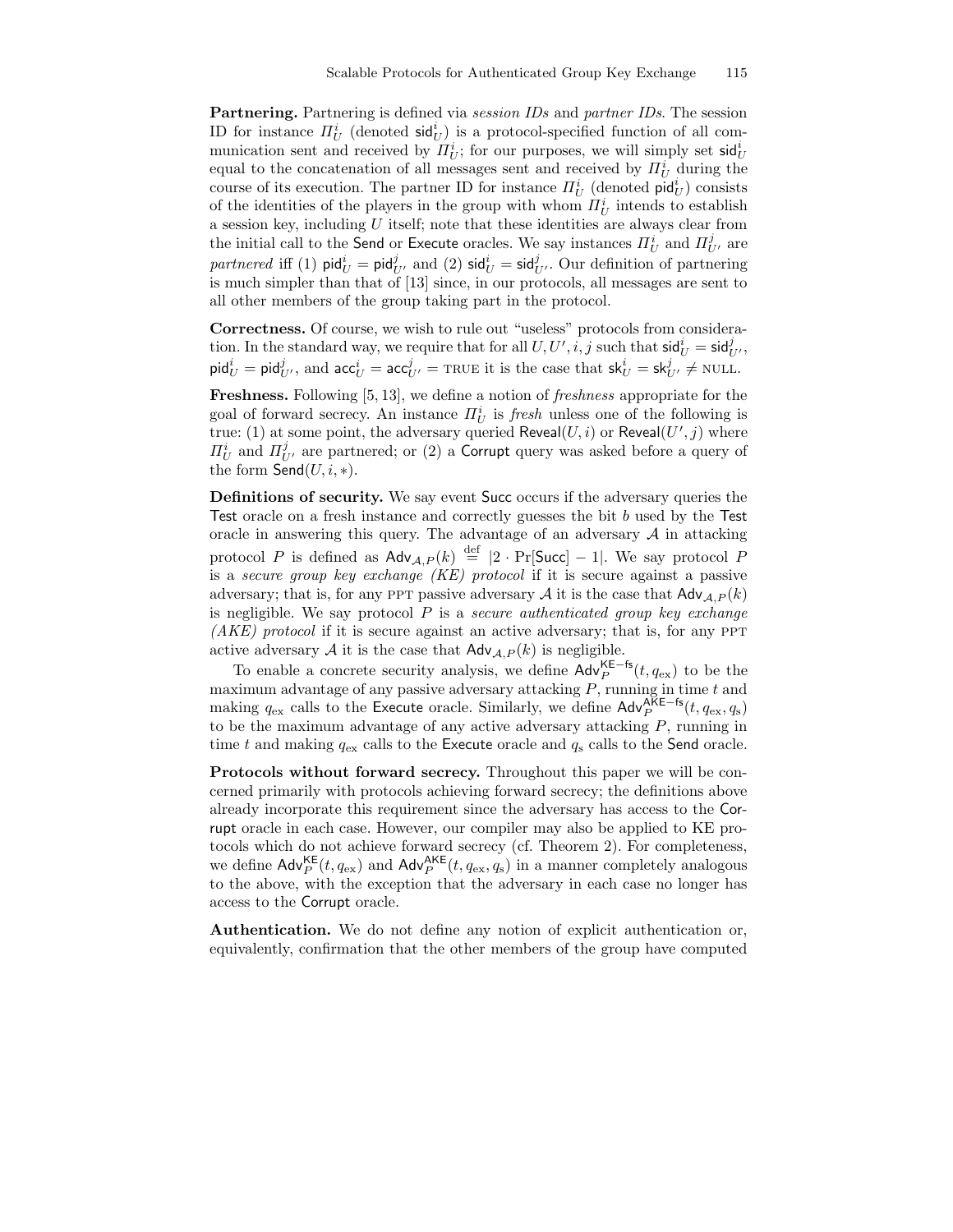the common key. Indeed, our protocols do not explicitly provide such confirmation. However, explicit authentication in our protocols can be achieved at little additional cost. Previous work (e.g., [13, Sec. 7]) shows how to achieve explicit authentication for any secure group AKE protocol using one additional round and minimal extra computation. (Although [13] use the random oracle model, their techniques can be extended to the standard model by replacing the random oracle with a pseudorandom function.) Applying their transformation to our final protocol will result in a constant-round group AKE protocol with explicit authentication.

#### 2.1 Notes on the Definition

Although the above definition is standard for the analysis of group key-exchange protocols — it is the definition used, e.g., in  $[13, 11, 10]$  — there are a number of concerns that it does not address. For one, it does not offer any protection against malicious insiders, or users who do not honestly follow the protocol. Similarly, the definition is not intended to ensure any form of "agreement" and thus secure protocols for group AKE do not contradict known impossibility results for asynchronous distributed computing  $(e.g., [21])$ . (Actually, since the publickey model is assumed here, many of these impossibility results do not apply.) Finally, the definition inherently does not protect against "denial of service" attacks, and cannot prevent the adversary from causing an honest instance to "hang" indefinitely; this is simply because the model allows the adversary to refuse to deliver messages to any instance.

Some of these concerns can be addressed — at least partially — within the model above. For example, to achieve confirmation that all intended participants have computed the (correct, matching) session key following execution of a protocol, we may augment any group AKE protocol in the following way: after computing key sk, each player  $U_i$  computes  $x_i = F_{\text{sk}}(U_i)$ , signs  $x_i$ , broadcasts  $x_i$  and the corresponding signature, and computes the "actual" session key  $sk' = F_{sk}(\perp)$  (here, F represents a pseudorandom function and "⊥" represents some distinguished string); other players check the validity of these values in the obvious way. <sup>7</sup> Although this does not provide agreement (since an adversary can refuse to deliver messages to some of the participants), it does prevent a corrupted user from sending different messages to different parties, thereby causing them to generate and use non-matching keys.

Addressing the other concerns mentioned above represents an interesting direction for future work.

## 3 A Scalable Compiler for Group AKE Protocols

We show here a compiler transforming any secure group  $KE$  protocol  $P$  to a secure group AKE protocol  $P'$ . Without loss of generality, we assume the following about  $P$ : (1) Each message sent by an instance  $\Pi_U^i$  during execution of

<sup>7</sup> This is slightly different from the approach of [13, Sec. 7] in that we require a signature on the broadcast value  $x_i$ .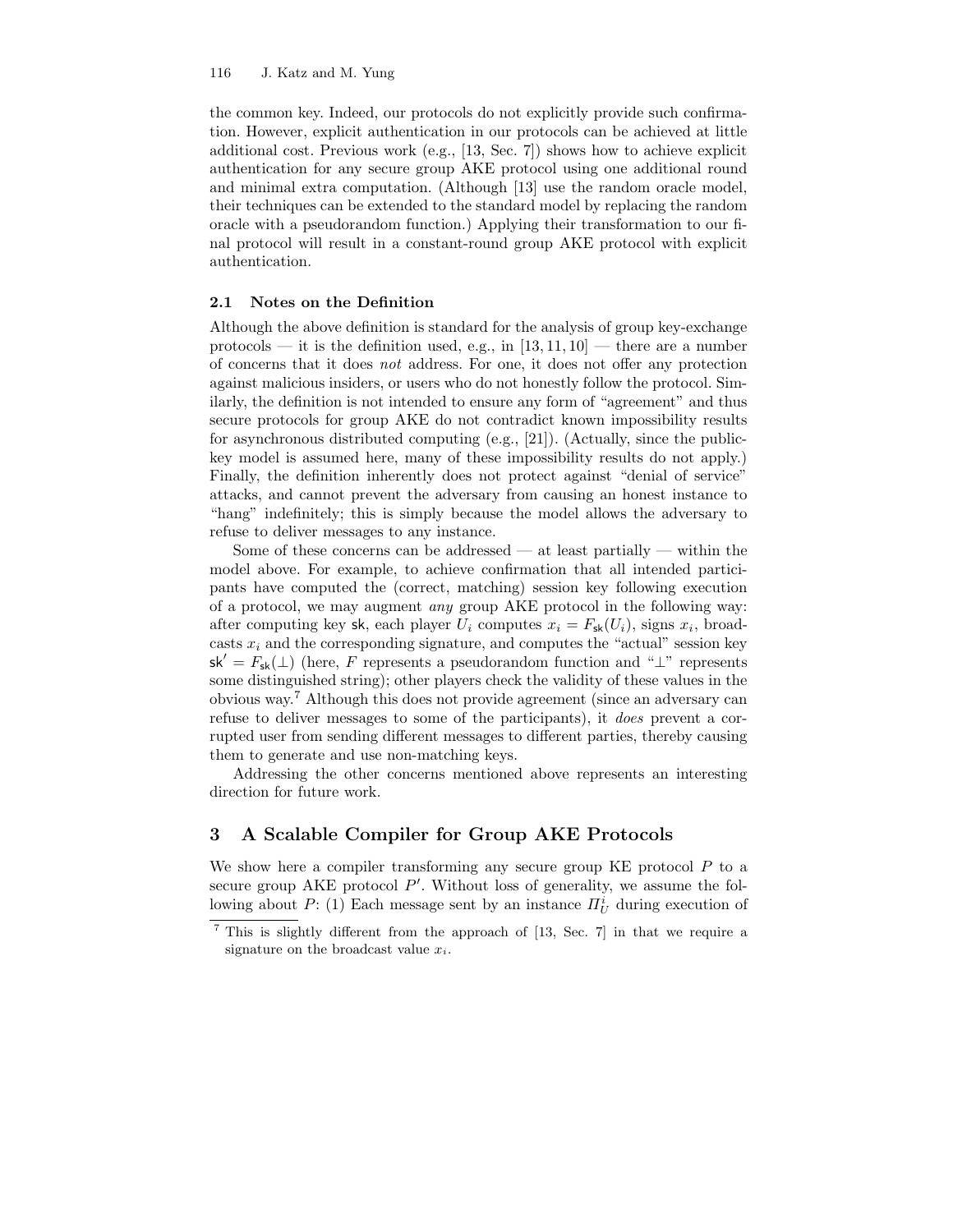P includes the sender's identity  $U$  as well as a sequence number which begins at 1 and is incremented each time  $\Pi_U^i$  sends a message (in other words, the  $j<sup>th</sup>$  message sent by an instance  $\Pi_U^i$  has the form  $U|j|m$ ; (2) every message of the protocol is sent — via point-to-point links — to every member of the group taking part in the execution of the protocol (that is,  $\Pi_U^i$  sends each message to all users in  $\text{pid}_U^i$ ). For simplicity, we refer to this as "broadcasting a message" but stress that we do not assume a broadcast channel and, in particular, an active adversary or a corrupted user can deliver different messages to different members of the group. Note that any secure group  $KE$  protocol  $P$  can be readily converted to a secure group  $KE$  protocol  $P$  in which the above assumptions hold (recall, security of a KE protocol is with respect to a passive adversary only).

Let  $\Sigma = (Gen, Sign, Vrfy)$  be a signature scheme which is strongly unforgeable under adaptive chosen message attack (where "strong" means that an adversary is also unable to forge a new signature for a previously-signed message), and let Succ<sub> $\sum$ </sub>(t) denote the maximum advantage of any adversary running in time t in forging a new message/signature pair. We furthermore assume that the signature length is independent of the length of the message signed; this is easy to achieve by hashing the message (using a collision-resistant hash function) before signing. Given  $P$  as above, our compiler constructs protocol  $P'$  as follows:

- 1. During the initialization phase, each party  $U \in \mathcal{P}$  generates the verification/signing keys  $(PK_U', SK_U')$  by running  $Gen(1^k)$ . This is in addition to any keys  $(PK_U, SK_U)$  needed as part of the initialization phase for P.
- 2. Let  $U_1, \ldots, U_n$  be the identities (in lexicographic order) of users wishing to establish a common key, and let  $\mathcal{U} = U_1 | \cdots | U_n$ . Each user  $U_i$  begins by choosing a random nonce  $r_i \in \{0,1\}^k$  and broadcasting  $U_i|0|r_i$  (note we assign this message the sequence number "0"). After receiving the initial broadcast message from all other parties, each instance stores  $U$  and  $r_1 | \cdots | r_n$  as part of its state information.
- 3. The members of the group now execute  $P$  with the following changes:
	- Whenever instance  $\Pi_U^i$  is supposed to broadcast  $U[j]$ *m* as part of protocol P, the instance instead signs  $j|m|\mathcal{U}|r_1|\cdots|r_n$  using  $SK_U'$  to obtain signature  $\sigma$ , and then broadcasts  $U|j|m|\sigma$ .
	- When instance  $\Pi_U^i$  receives message  $V|j|m|\sigma$ , it checks that: (1)  $V \in$  $\mathsf{pid}_U^i$ , (2) j is the next expected sequence number for messages from V, and (3) (using  $PK'_V$ )  $\sigma$  is a correct signature of V on  $j|m|\mathcal{U}|r_1|\cdots|r_n$ . If any of these are untrue,  $\Pi_U^i$  aborts the protocol and sets  $\operatorname{acc}_U^i$  = FALSE and  $\mathsf{sk}_U^i$  = NULL. Otherwise,  $\Pi_U^i$  continues as it would in P upon receiving message  $V|j|m$ .
- 4. Each non-aborted instance computes the session key as in P.

**Theorem 1.** If  $P$  is a secure group  $KE$  protocol achieving forward secrecy, then P' given by the above compiler is a secure group AKE protocol achieving forward secrecy. Namely:

$$
\mathsf{Adv}_{P'}^{\mathsf{AKE-fs}}(t, q_{\text{ex}}, q_{\text{s}}) \leq (q_{\text{ex}} + q_{\text{s}}) \cdot \mathsf{Adv}_{P}^{\mathsf{KE-fs}}(t, 1) + |\mathcal{P}| \cdot \mathsf{Succ}_{\varSigma}(t) + \frac{q_{\text{s}}^2 + 2q_{\text{ex}}q_{\text{s}} + |\mathcal{P}|q_{\text{ex}}^2}{2^{k+1}}.
$$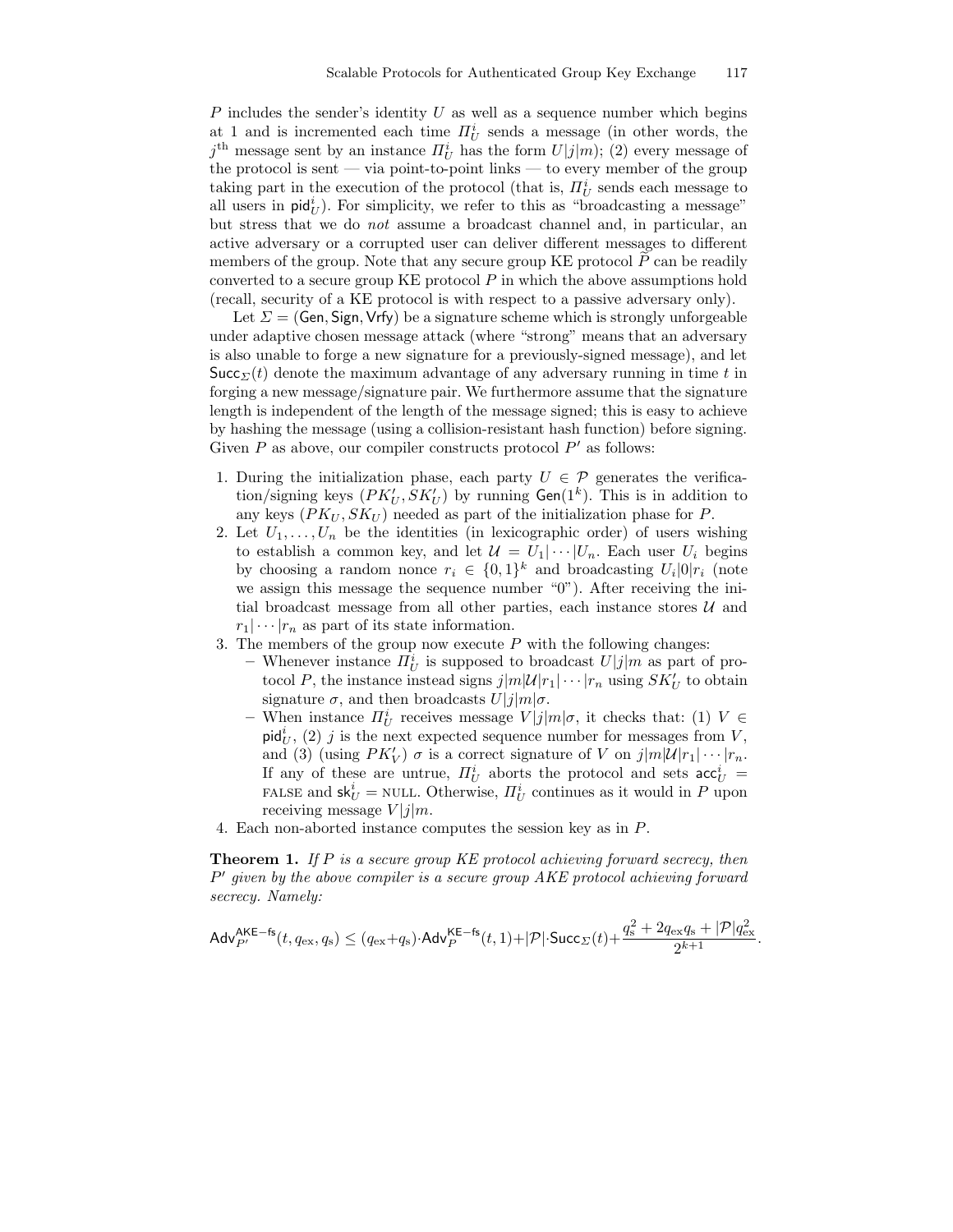#### 118 J. Katz and M. Yung

*Proof.* Given an *active* adversary  $A'$  attacking  $P'$ , we will construct a *passive* adversary  $A$  attacking P where  $A$  makes only a single Execute query; relating the success probabilities of  $\mathcal{A}'$  and  $\mathcal{A}$  gives the stated result.

Before describing A, we first define events Forge and Repeat and bound their probabilities of occurrence. Let Forge be the event that  $A'$  outputs a new, valid message/signature pair with respect to the public key  $PK_U'$  of some user  $U\in\mathcal{P}$ before querying Corrupt(U), and let  $Pr[Forge]$  denote  $Pr_{\mathcal{A}',P'}[Forge]$  for brevity. Using  $A'$ , we may construct an algorithm  $\mathcal F$  that forges a signature with respect to signature scheme  $\Sigma$  as follows: given a public key  $PK$ , algorithm  $\mathcal F$  chooses a random  $U \in \mathcal{P}$ , sets  $PK_U' = PK$ , and honestly generates all other public/private keys for the system.  $\mathcal F$  simulates the oracle queries of  $\mathcal A'$  in the natural way (accessing its signing oracle when necessary); this results in a perfect simulation unless  $\mathcal{A}'$  queries Corrupt(U). If this occurs,  $\mathcal{F}$  simply aborts. Otherwise, if  $\mathcal{A}'$ ever outputs a new, valid message/signature pair with respect to  $PK_U' = PK$ , then  $\mathcal F$  outputs this pair as its forgery. The success probability of  $\mathcal F$  is exactly Pr[Forge]  $\frac{[\text{Porge}]}{|\mathcal{P}|}$ ; this immediately implies that

$$
\Pr[\mathsf{Forge}] \leq |\mathcal{P}| \cdot \mathsf{Succ}_{\varSigma}(t).
$$

Let Repeat be the event that a nonce is used twice by a particular user; i.e., that there exists a user  $U \in \mathcal{P}$  and  $i, j \ (i \neq j)$  such that the nonce used by instance  $\Pi_U^i$  is equal to the nonce used by instance  $\Pi_U^j$ . A straightforward U "birthday problem" calculation shows that  $Pr[Repeat] \leq \frac{|P|(q_{ex}+q_{s})^2}{2^{k+1}}$  $\frac{q_{\text{ex}}+q_{\text{s}}}{2^{k+1}},$  since each user  $U \in \mathcal{P}$  chooses at most  $(q_{\text{ex}} + q_{\text{s}})$  nonces from  $\{0,1\}^k$ . A more careful analysis (omitted in the present abstract) in fact shows that

$$
\Pr[\mathsf{Repeat}] \leq \frac{q_{\mathrm{s}}^2 + 2q_{\mathrm{ex}}q_{\mathrm{s}} + |\mathcal{P}|q_{\mathrm{ex}}^2}{2^{k+1}}.
$$

We now construct our passive adversary  $A$  attacking protocol  $P$ . Recall that as part of the initial setup, adversary A is given public keys  $\{PK_U\}_{U\in\mathcal{P}}$  if any are defined as part of protocol  $P$ . We first have  $A$  obtain all secret keys  $\{SK_U\}_{U \in \mathcal{P}}$  using multiple Corrupt queries. Next, A runs Gen(1<sup>k</sup>) to generate keys  $(PK'_U, SK'_U)$  for each  $U \in \mathcal{P}$ ; the set of public keys  $\{PK'_U, PK_U\}_{U \in \mathcal{P}}$  is then given to  $\mathcal{A}'$ . We now have  $\mathcal{A}$  run  $\mathcal{A}'$ , simulating the oracle queries of  $\mathcal{A}'$  as described below.

Before describing the details, we provide a high-level overview. Let  $Q = q_{ex} +$  $q_{\rm s}$  denote the total number of Execute and Send queries made by  $\mathcal{A}'$ . Intuitively, A chooses an  $\alpha \in \{1, \ldots, Q\}$  representing a guess as to which Send/Execute query of  $A'$  activates the instance for which  $A'$  will ask its Test query. For the  $\alpha^{\text{th}}$  such query of A', we will have A respond by making an Execute query, obtaining a transcript of an execution of  $P$ , modifying this transcript to obtain a valid transcript for  $P'$ , and then returning an appropriate response to  $\mathcal{A}'$ . (We also need to ensure that this provides  $A'$  with a consistent view; these details are discussed below.) For all other (unrelated)  $Send/Execute$  queries of  $A'$ , we have A respond by directly running protocol  $P'$ ; note that A can do this since it has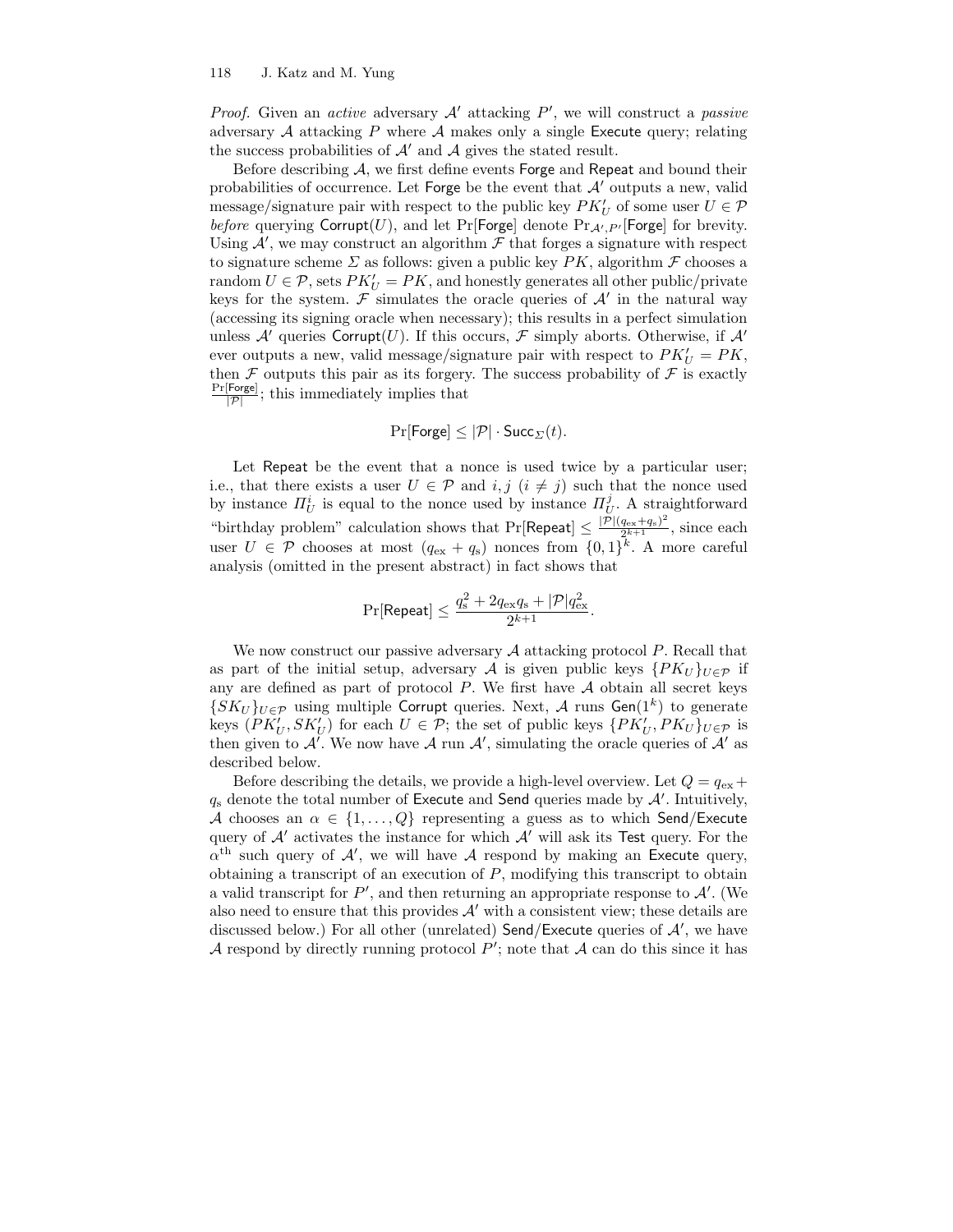the secret keys for all players.  $A$  aborts and outputs a random bit if it determines that its guess  $\alpha$  was incorrect, or if events Forge or Repeat occur. Otherwise,  $\mathcal A$ outputs whatever bit is output by  $A'$ . We now describe the simulation of the oracle queries of  $A'$  in detail.

Execute queries. If an Execute query is not the  $\alpha^{\text{th}}$  Send/Execute query of  $\mathcal{A}',$ then  $A$  simply generates on its own a transcript of an execution of  $P'$  and returns this to  $\mathcal{A}'$  (as noted above,  $\mathcal{A}$  can do this since it knows all the secret keys for all players). If an Execute query  $i s$  the  $\alpha^\text{th}$  Send/Execute query of  $\mathcal{A}',$  let the query be Execute( $U_1, \ldots, U_n$ ) and let  $\mathcal{U} = U_1 | \cdots | U_n$ . Adversary A sends the same query to its Execute oracle and receives in return a transcript  $T$  of an execution of  $P$ . To simulate a transcript  $T'$  of an execution of  $P'$ ,  $\mathcal A$  first chooses random  $r_1, \ldots, r_n \in$  $\{0,1\}^k$ . The initial messages of T' are set to  $\{U_i|0|r_i\}_{1\leq i\leq n}$ . Then, for each message  $U|j|m$  in transcript T, A computes  $\sigma \leftarrow \mathsf{Sign}_{SK'_U}(j|m|\mathcal{U}|r_1|\cdots|r_n)$  and places  $U[j]m[\sigma \text{ in } T'.$  When done, the complete transcript  $T'$  is given to  $\mathcal{A}'.$ 

Send queries. If a Send query is not the  $\alpha^{\text{th}}$  Send/Execute query of  $\mathcal{A}',$  the intuition is to have  $A$  simulate by itself the actions of this instance and thus generate the appropriate responses for  $\mathcal{A}'$ . On the other hand, if a Send query is the  $\alpha^{\text{th}}$  Send/Execute query of  $\mathcal{A}'$ , then  $\mathcal{A}$  should obtain a transcript T from its Execute oracle and generate responses for  $\mathcal{A}'$  by modifying T using the signature keys  $\{SK_U'\}_{U \in \mathcal{P}}$ . The actual simulation is slightly more difficult, since we need to ensure consistency in the view of  $\mathcal{A}'$ .

Consider an arbitrary instance  $\Pi_U^{\ell}$ . Denote the initial Send query to this instance (i.e., protocol initiation) by  $Send_0$ ; this query always has the form Send<sub>0</sub> $(U, \ell, \langle U_1, \ldots, U_n \rangle)$  for some n. We set  $\mathcal{U}_U^{\ell} = U|U_1| \cdots |U_n$ , where we assume without loss of generality that these are in lexicographic order. We denote the second Send query to the instance by  $Send_1$ ; this query always has the form  $\mathsf{Send}(U, \ell, U_1|0|r_1, \ldots, U_n|0|r_n)$ . After a  $\mathsf{Send}_1$  query, we may set  $\mathcal{R}_U^{\ell}$  =  $r_U^{\ell}|r_1|\cdots|r_n$ , where  $r_U^{\ell}$  is the nonce generated by instance  $\Pi_U^{\ell}$ . To aid the simulation, A will maintain a list Nonces whose function will become clear below.

If a Send query is  $not$  the  $\alpha^\text{th}$  Send/Execute query of  $\mathcal{A}',$  then:

- − On query  $\mathsf{Send}_0(U, \ell, *)$ ,  $\mathcal A$  simply chooses a random nonce  $r_U^{\ell}$  and replies to  $\mathcal{A}'$  with  $U|0|r_U^{\ell}$ . Note that  $\mathcal{U}_U^{\ell}$  is now defined.
- $-$  If the query is not a Send<sub>0</sub> query and has the form Send $(U, \ell, M)$ , then  $\mathcal{R}_U^{\ell}$  is defined (either by the present query or by some previous query). A looks in Nonces for an entry of the form  $(U_U^{\ell} | R_U^{\ell}, c)$ . There are two cases to consider:
	- If such an entry exists and  $c = 1$  then A has already queried its Execute oracle and received in return a transcript  $T$ . First,  $A$  verifies correctness of the current incoming message(s) as in the description of the compiler (and aborts execution of  $\Pi_U^\ell$  if verification fails). A then finds the appropriate message  $U|j|m$  in T, computes  $\sigma \leftarrow \mathsf{Sign}_{SK'_U}(j|m|\mathcal{U}_U^{\ell}|\mathcal{R}_U^{\ell}),$  and replies to  $\mathcal{A}'$  with  $U|j|m|\sigma$ .
	- If no such entry exists, A stores  $(U_U^{\ell} | \mathcal{R}_U^{\ell}, 0)$  in Nonces. In this case or if the entry exists and  $c = 0$ , then A simulates on its own the actions of this instance (A can do this since it knows all relevant secret keys).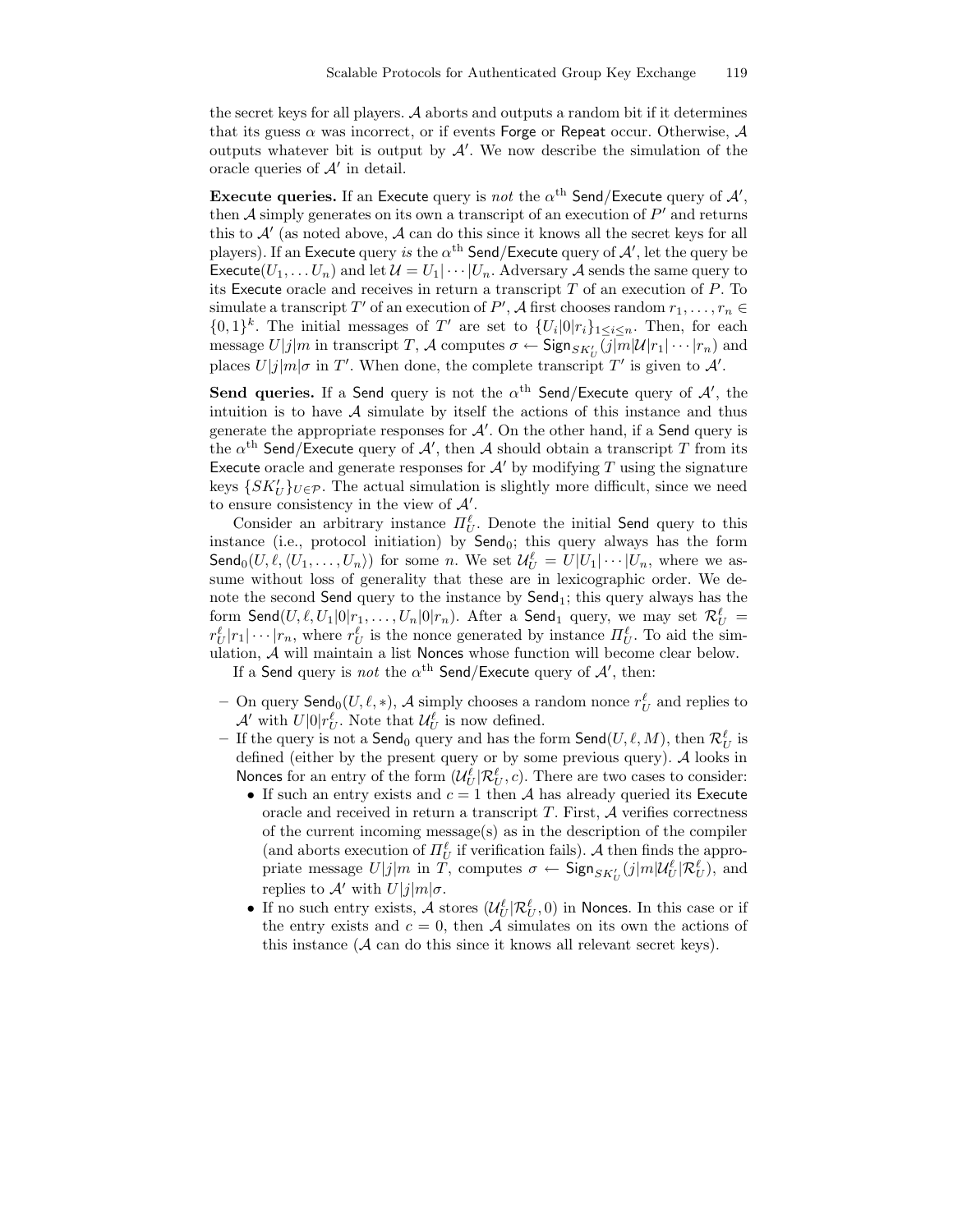If a Send query  $i s$  the  $\alpha^\text{th}$  Send/Execute query of  $\mathcal{A}',$  then:

- If the query is not a Send<sub>1</sub> query, then A aborts (and outputs a random bit) since its guess  $\alpha$  was incorrect.
- If a Corrupt query has previously been made by  $A'$ , then  $A$  aborts. The current instance is no longer fresh, and therefore the guess  $\alpha$  is incorrect.
- If the query is a Send<sub>1</sub> query to instance  $\Pi_U^{\ell}$ , then  $\mathcal{U}_U^{\ell}$  and  $\mathcal{R}_U^{\ell}$  are now both defined. A looks in Nonces for an entry of the form  $(\mathcal{U}^{\ell}_U | \mathcal{R}^{\ell}_U, 0)$ . If such an entry exists, then  $A$  aborts (and outputs a random bit). Otherwise,  $A$ stores  $(\mathcal{U}^\ell_U|\mathcal{R}_U^\ell,1)$  in Nonces. Next,  $\mathcal A$  queries  $\mathsf{Execute}(\mathcal{U}^\ell_U),$  obtains in return a transcript T (which is stored for later use), and finds the message  $U|1|m$  in T. The signature  $\sigma \leftarrow \mathsf{Sign}_{SK'_U}(1|m|\mathcal{U}_U^{\ell}|\mathcal{R}_U^{\ell})$  is computed, and the message  $U|1|m|\sigma$  is returned to  $\mathcal{A}'$ .

**Corrupt queries.** On query  $\text{Corrupt}(U)$ ,  $\mathcal A$  returns  $(SK_U, SK_U')$  (recall that  $\mathcal A$ has obtained  $SK_U$  already, and knows  $SK'_U$  since it was generated by  $A$ ).

**Reveal queries.** When  $A'$  queries Reveal $(U, i)$  for a terminated instance it must be the case that  $\mathcal{U}^{\ell}_{U}$  and  $\mathcal{R}^{\ell}_{U}$  are both defined. A locates the entry  $(\mathcal{U}^{\ell}_{U}|\mathcal{R}^{\ell}_{U}, c)$ in Nonces and aborts (and outputs a random bit) if  $c = 1$  since its guess  $\alpha$  was incorrect. Otherwise,  $c = 0$  implies that this instance was simulated by A itself; thus A can compute the appropriate key  $\mathsf{sk}^\ell_U$  and returns this key to  $\mathcal{A}'$ .

**Test queries.** When  $A'$  queries  $Test(U, i)$  for a terminated instance it must be the case that  $\mathcal{U}^{\ell}_{U}$  and  $\mathcal{R}^{\ell}_{U}$  are both defined. A finds the entry  $(\mathcal{U}^{\ell}_{U} | \mathcal{R}^{\ell}_{U}, c)$  in Nonces and aborts (and outputs a random bit) if  $c = 0$  since its guess  $\alpha$  was incorrect. Otherwise,  $c = 1$  implies that this instance corresponds to an instance for which  $A$  had asked its single Execute query. So,  $A$  asks its own Test query for any such instance (it does not matter which, since they are all partnered and all hold the same key) and returns the result to  $\mathcal{A}'$ .

Let Guess denote the event that A correctly guesses  $\alpha$ . We claim that as long as Guess and Forge and Repeat occur, the above simulation is perfect. Indeed, assuming Guess occurs the only difference between the simulation and a real execution of  $\mathcal{A}'$  occurs for those instances  $\Pi_U^\ell$  for which  $(\mathcal{U}_U^\ell | \mathcal{R}_U^\ell, 1) \in \mathsf{Nonces}.$ Here, the simulation is perfect unless  $A'$  forges a signature or can "splice in" a message from a different execution. However, neither of these events can happen as long as neither Forge nor Repeat occur.

Letting Good  $\stackrel{\text{def}}{=}$  Forge  $\wedge$  Repeat and Bad  $\stackrel{\text{def}}{=}$  Good, and recalling that  $Q =$  $q_{\text{ex}}+q_{\text{s}}$  denotes the total number of Send/Execute queries asked by  $\mathcal{A}'$ , a straightforward probability calculation shows that:

$$
\begin{aligned} 2 \cdot \left|\Pr_{\mathcal{A},P}[\mathsf{Succ}] - \tfrac{1}{2}\right| \\ & = 2 \cdot \left|\Pr_{\mathcal{A}',P'}[\mathsf{Succ} \land \mathsf{Guess} \land \mathsf{Good}] + \tfrac{1}{2}\Pr_{\mathcal{A}',P'}[\overline{\mathsf{Guess}} \lor \mathsf{Bad}] - \tfrac{1}{2}\right| \\ & = 2 \cdot \left|\tfrac{1}{Q}\Pr_{\mathcal{A}',P'}[\mathsf{Succ} \land \mathsf{Good}] + \tfrac{1}{2}\Pr_{\mathcal{A}',P'}[\mathsf{Bad}] \\ & + \tfrac{1}{2}\Pr[\overline{\mathsf{Guess}}|\overline{\mathsf{Bad}}]\Pr_{\mathcal{A}',P'}[\overline{\mathsf{Bad}}] - \tfrac{1}{2}\right| \end{aligned}
$$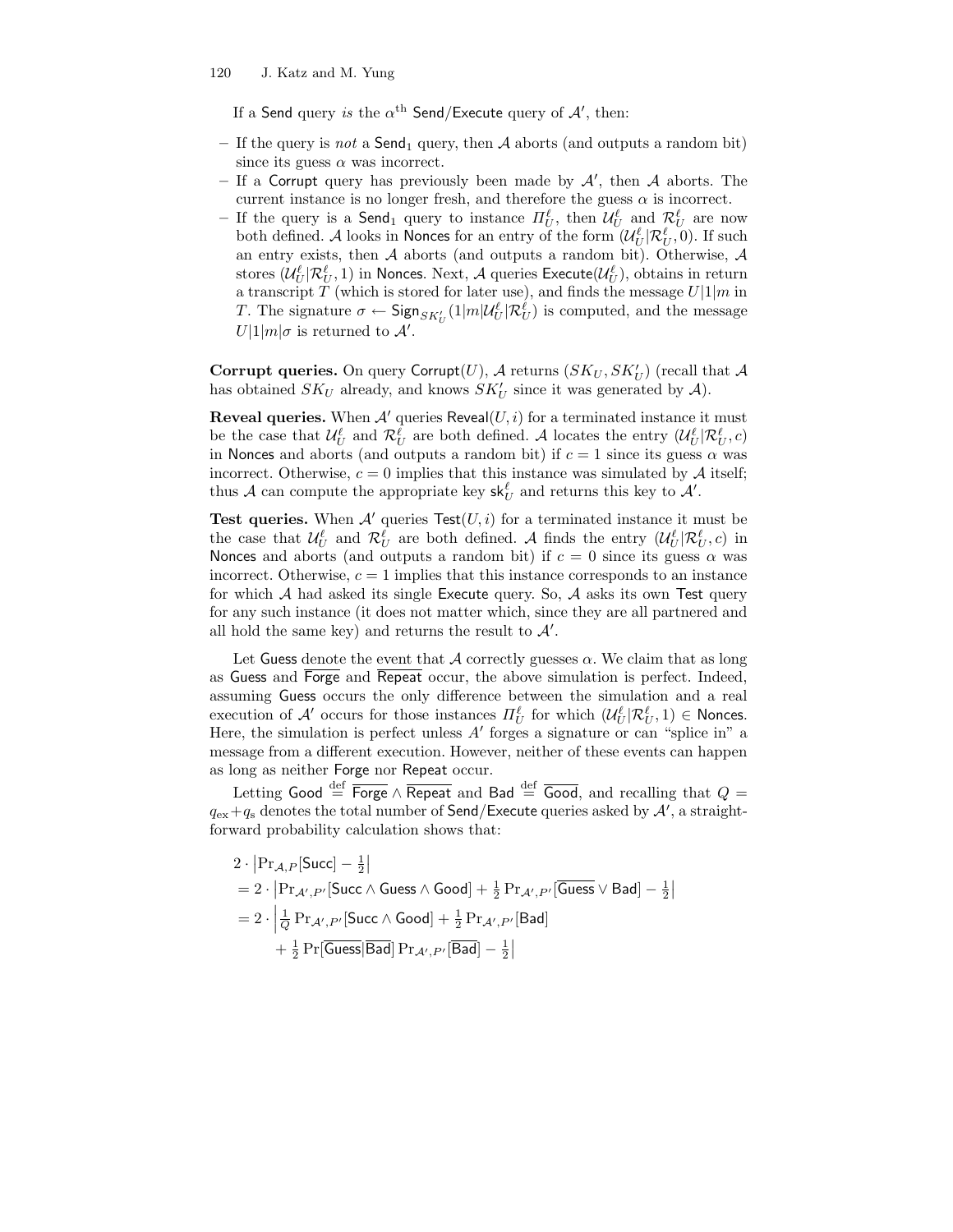$$
\begin{aligned} &= 2 \cdot \Big| \tfrac{1}{Q}\operatorname{Pr}_{\mathcal{A}',P'}[\mathsf{Succ}] - \tfrac{1}{Q}\operatorname{Pr}_{\mathcal{A}',P'}[\mathsf{Succ} \wedge \mathsf{Bad}] + \tfrac{1}{2}\operatorname{Pr}_{\mathcal{A}',P'}[\mathsf{Bad}] \\ &+ \tfrac{1}{2}(\tfrac{Q-1}{Q})(1-\operatorname{Pr}_{\mathcal{A}',P'}[\mathsf{Bad}]) - \tfrac{1}{2} \Big| \\ &\geq \tfrac{1}{Q} \cdot |2 \cdot \operatorname{Pr}_{\mathcal{A}',P'}[\mathsf{Succ}] - 1| - \tfrac{1}{Q} \, |2 \cdot \operatorname{Pr}_{\mathcal{A}',P'}[\mathsf{Succ} \wedge \mathsf{Bad}] - \operatorname{Pr}_{\mathcal{A}',P'}[\mathsf{Bad}] | \,. \end{aligned}
$$

Since  $2 \left| \Pr_{A,P}[\mathsf{Succ}] - \frac{1}{2} \right| \leq \mathsf{Adv}_{P}^{\mathsf{KE}-\mathsf{fs}}(t,1)$  by assumption, we obtain:

$$
\mathsf{Adv}_{P'}^{\mathsf{AKE-fs}}(t, q_{\mathsf{ex}}, q_{\mathsf{s}}) \leq Q \cdot \mathsf{Adv}_{P}^{\mathsf{KE-fs}}(t, 1) + \Pr_{\mathcal{A}', P'}[\mathsf{Forge}] + \Pr[\mathsf{Repeat}],
$$

which immediately yields the statement of the theorem.

Г

We remark that the above theorem is a generic result that applies to the invocation of the compiler on an arbitrary group KE protocol P. For specific protocols, a better exact security analysis may be obtainable. Furthermore, the compiler above may also be applied to KE protocols that do not achieve forward secrecy. In this case, we obtain the following tighter security reduction.

**Theorem 2.** If  $P$  is a secure group  $KE$  protocol (without forward secrecy), then  $P'$  given by the above compiler is a secure group  $AKE$  protocol (without forward secrecy). Namely:

$$
\mathsf{Adv}_{P'}^{\mathsf{AKE}}(t, q_{\mathrm{ex}}, q_{\mathrm{s}}) \leq \mathsf{Adv}_{P}^{\mathsf{KE}}(t, q_{\mathrm{ex}} + q_{\mathrm{s}}) + |\mathcal{P}| \cdot \mathsf{Succ}_\varSigma(t) + \frac{q_{\mathrm{s}}^2 + 2q_{\mathrm{ex}}q_{\mathrm{s}} + |\mathcal{P}|q_{\mathrm{ex}}^2}{2^{k+1}}.
$$

The proof is largely similar to that of Theorem 1, and will appear in the full version of this paper.

## 4 A Constant-Round Group KE protocol

Let  $\mathbb G$  be any finite cyclic group of prime order q (e.g., letting p, q be prime such that  $p = \beta q + 1$  we may let G be the subgroup of order q in  $\mathbb{Z}_p^*$ , and let g be an arbitrary generator of  $\mathbb{G}$ . We define  $\mathsf{Adv}_{\mathbb{G}}^{\mathsf{ddh}}(t)$  as the maximum value, over all adversaries  $A$  running in time at most  $t$ , of:

$$
\Big|\Pr[x,y\leftarrow\mathbb{Z}_q:A(g,g^x,g^y,g^{xy})=1]-\Pr[x,y,z\leftarrow\mathbb{Z}_q:A(g,g^x,g^y,g^z)=1]\Big|\,.
$$

Informally, we say the *DDH assumption holds in*  $\mathbb{G}$  if  $\mathsf{Adv}_{\mathbb{G}}^{\mathsf{ddh}}(t)$  is "small" for "reasonable" values of t. We now describe an efficient, two-round group KE protocol whose security is based on the DDH assumption in G. Applying the compiler of the previous section to this protocol immediately yields an efficient, three-round group AKE protocol.

The protocol presented here is essentially the protocol of Burmester and Desmedt [14], except we assume that  $G$  is a finite, cyclic group of prime order in which the DDH assumption holds. Our work was originally motivated by the fact that no proof of security appears in the proceedings version of [14]; furthermore, subsequent work in this area  $(e.g., [13, 10])$  implied that the Burmester-Desmedt protocol was "heuristic" and had not been proven secure. (Indeed, presumably for this reason the group AKE protocols of [13, 11, 12] are based on the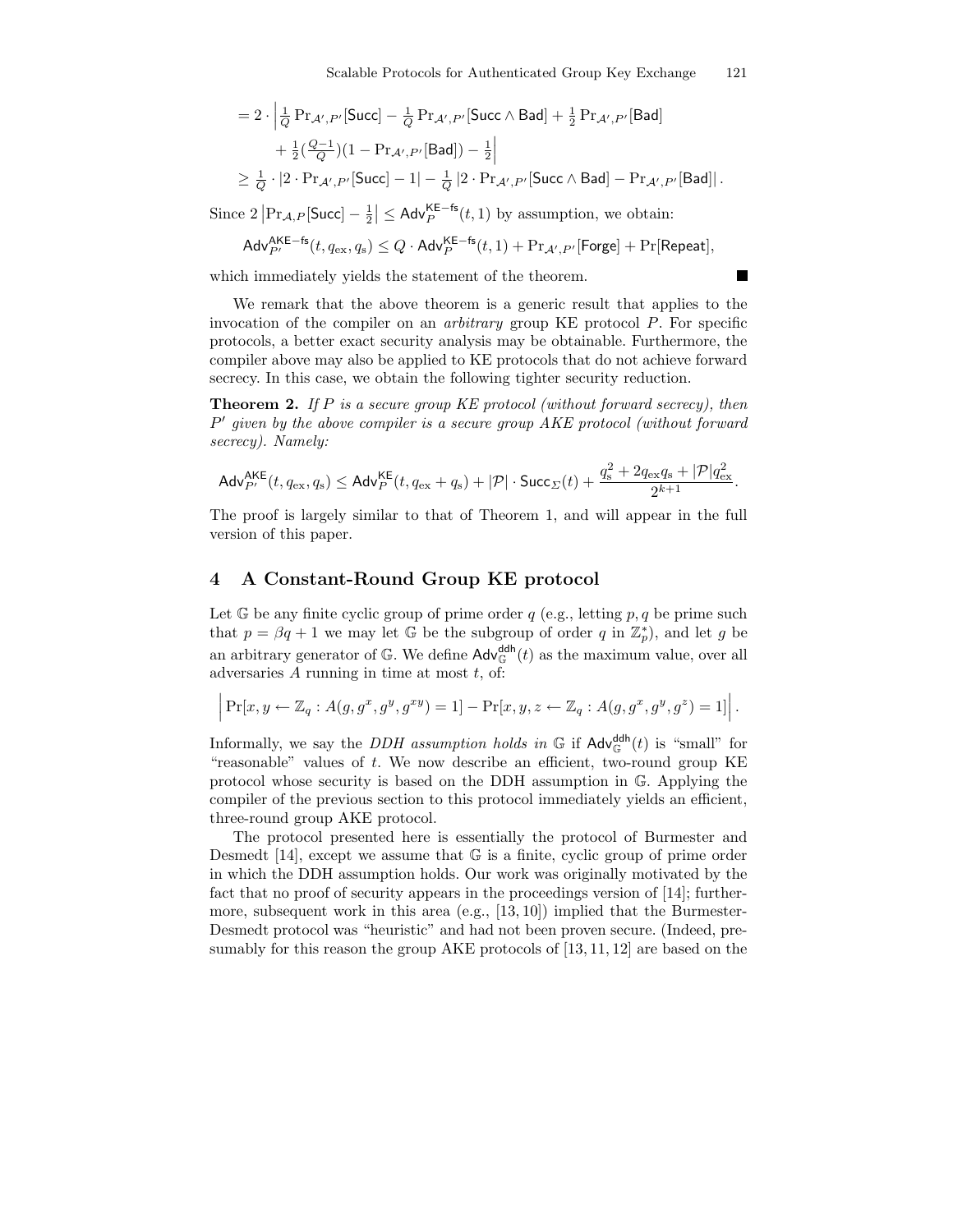$O(n)$ -round group KE protocol of Steiner, et al. [31] rather than the Burmester-Desmedt protocol.) Subsequent to our work, however, we became aware that a proof of security for a variant of the Burmester-Desmedt protocol appears in the pre-proceedings of Eurocrypt '94 [18].<sup>8</sup> Even so, we note the following:

- The given proof shows only that an adversary cannot compute the entire session key; in contrast to our work, it says nothing about whether the key is indistinguishable from random. On the other hand, for this reason their proof uses only the weaker CDH assumption.
- A proof of security is given only for an even number of participants n. A modified, asymmetric protocol (which is slightly less efficient) is introduced and proven secure for the case of n odd.
- Finally, the previously-given proof of security makes no effort to optimize the concrete security of the reduction (since this issue was not generally considered at that time).

As required by the compiler of the previous section, our protocol ensures that players send every message to all members of the group via point-to-point links; although we refer to this as "broadcasting" we stress that no broadcast channel is assumed (in any case, the distinction is moot since we are dealing here with a passive adversary). In our protocol  $P$ , no public keys are required but for simplicity we assume a group  $\mathbb{G}$  and generator  $g \in \mathbb{G}$  have been fixed in advance and are known to all parties in the network. Note that this assumption can be avoided at the expense of an additional round in which the first player simply generates and broadcasts these values (that this is secure is clear from the fact that we are now considering a *passive* adversary). When *n* players  $U_1, \ldots, U_n$ wish to generate a session key, they proceed as follows (the indices are taken modulo *n* so that player  $U_0$  is  $U_n$  and player  $U_{n+1}$  is  $U_1$ ):

**Round 1** Each player  $U_i$  chooses a random  $r_i \in \mathbb{Z}_q$  and broadcasts  $z_i = g^{r_i}$ . **Round 2** Each player  $U_i$  broadcasts  $X_i = (z_{i+1}/z_{i-1})^{r_i}$ .

Key computation Each player  $U_i$  computes their session key as:

$$
K_i = (z_{i-1})^{nr_i} \cdot X_i^{n-1} \cdot X_{i+1}^{n-2} \cdots X_{i-2}.
$$

(It may be easily verified that all users compute the same key  $g^{r_1r_2+r_2r_3+\cdots+r_nr_1}$ .)

We do not explicitly include sender identities and sequence numbers as required by the compiler of the previous section; however, as discussed there, it is easy to modify the protocol to include this information. Note that each user only computes three (full-length) exponentiations since  $n \ll q$  in practice.

**Theorem 3.** Protocol  $P$  is a secure group  $KE$  protocol achieving forward secrecy. Namely:

$$
\mathsf{Adv}_{P}^{\mathsf{KE-fs}}(t, q_{\mathrm{ex}}) \le 4 \cdot \mathsf{Adv}_{\mathbb{G}}^{\mathsf{ddh}}(t).
$$

<sup>8</sup> We are happy to publicize this, especially since it appears to have been unknown to many others in the cryptographic community as well!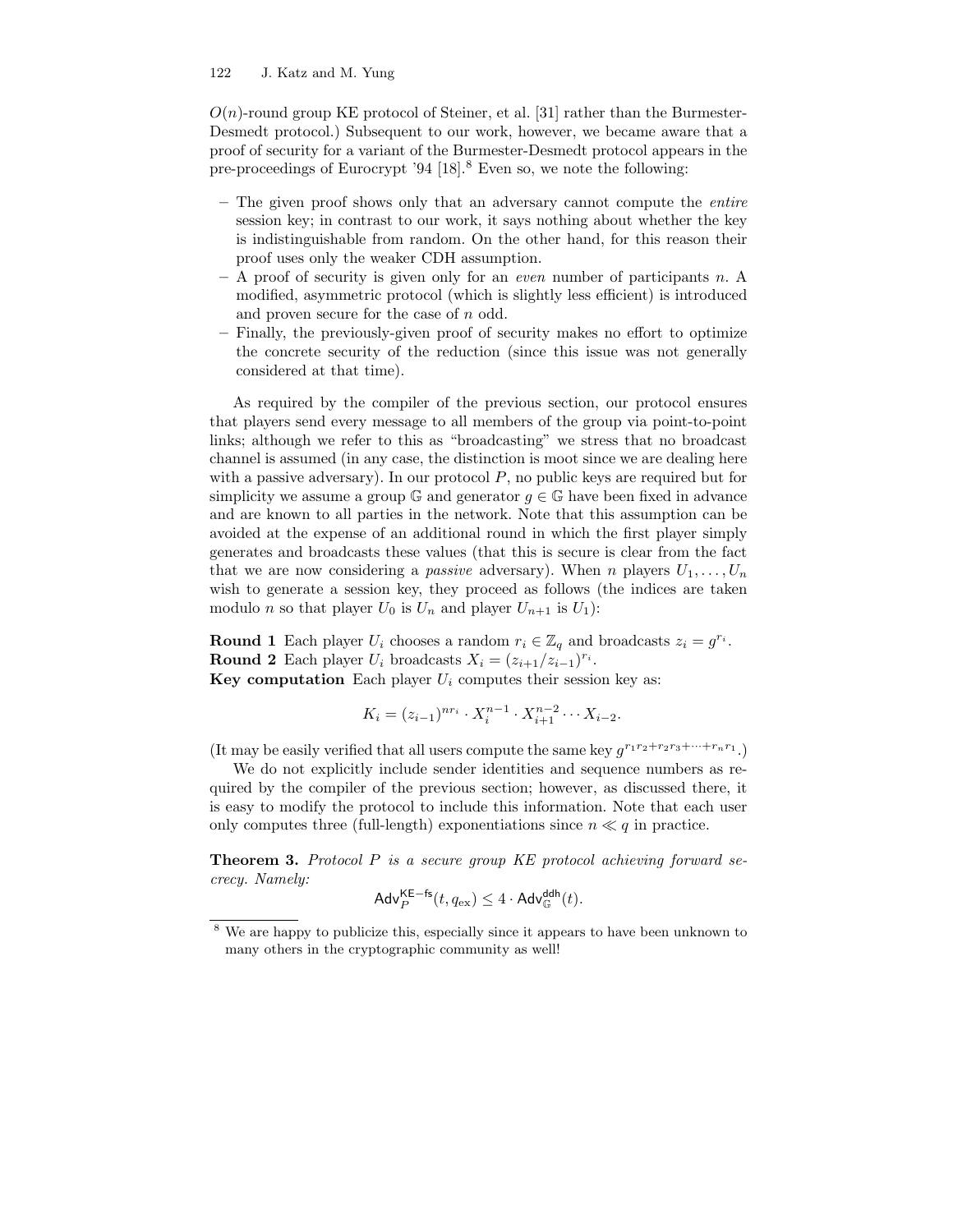*Proof.* Let  $\varepsilon(t) \stackrel{\text{def}}{=} \text{Adv}_{\mathbb{G}}^{\text{ddh}}(t)$ . We provide here a proof for the case of an adversary making only a single Execute query, and show the weaker result that  $\mathsf{Adv}_{P}^{\mathsf{KE}-\mathsf{fs}}(t,1) \leq 2|\mathcal{P}|\varepsilon(t)$ . Note that this is sufficient for the purposes of applying Theorem 1, and also immediately yields (via a standard hybrid argument) that  $\mathsf{Adv}_{P}^{\mathsf{KE}-\mathsf{fs}}(t, q_{\text{ex}}) \leq 2q_{\text{ex}}|\mathcal{P}|\varepsilon(t)$ . A proof of the stronger result stated in the theorem can be obtained using random self-reducibility properties of the DDH problem (following [30]), and will appear in the full version.

Since there are no public keys in the protocol, we may ignore Corrupt queries. Assume an adversary A making a single query  $\mathsf{Execute}(U_1, \ldots, U_n)$  (we stress that the number of parties  $n$  is chosen by the adversary; however, since the protocol is symmetric and there are no public keys the identities of the parties are unimportant). The distribution of the transcript  $\mathsf T$  and the resulting session key sk is given by:

Real 
$$
\stackrel{\text{def}}{=} \begin{Bmatrix} r_1, \ldots, r_n \leftarrow \mathbb{Z}_q; z_1 = g^{r_1}, z_2 = g^{r_2}, \ldots, z_n = g^{r_n} \\ X_1 = \frac{g^{r_2 r_1}}{g^{r_n r_1}}, X_2 = \frac{g^{r_3 r_2}}{g^{r_1 r_2}}, \ldots, X_n = \frac{g^{r_1 r_n}}{g^{r_{n-1} r_n}} \\ \begin{bmatrix} \mathsf{T} = (z_1, \ldots, z_n, X_1, \ldots, X_n) \\ \mathsf{sk} = (g^{r_1 r_2})^n \cdot (X_2)^{n-1} \cdots X_n \end{bmatrix} . \end{Bmatrix}.
$$

Consider the following modified distribution:

$$
\text{Fake}_{1} \stackrel{\text{def}}{=} \begin{Bmatrix} w_{1,2}, r_{1}, \ldots, r_{n} \leftarrow \mathbb{Z}_{q}; \ z_{1} = g^{r_{1}}, \ z_{2} = g^{r_{2}}, \ldots, z_{n} = g^{r_{n}} \\ X_{1} = \frac{g^{w_{1,2}}}{(g^{r_{1}})^{r_{n}}}, \ X_{2} = \frac{(g^{r_{2}})^{r_{3}}}{g^{w_{1,2}}}, \ldots, \ X_{n} = \frac{(g^{r_{1}})^{r_{n}}}{g^{r_{n-1}r_{n}}} \\ \text{T} = (z_{1}, \ldots, z_{n}, X_{1}, \ldots, X_{n}) \\ \text{s}{k} = (g^{w_{1,2}})^{n} \cdot (X_{2})^{n-1} \cdots X_{n} \end{Bmatrix}.
$$

A standard argument shows that for any algorithm  $A'$  running in time t we have:

$$
|\mathrm{Pr}[(\mathsf{T},\mathsf{sk}) \leftarrow \mathsf{Real}: \mathcal{A}'(\mathsf{T},\mathsf{sk}) = 1] - \mathrm{Pr}[(\mathsf{T},\mathsf{sk}) \leftarrow \mathsf{Fake}_1: \mathcal{A}'(\mathsf{T},\mathsf{sk}) = 1] | \leq \varepsilon(t).
$$

We next make the following additional modification:

$$
\mathsf{False}_2 \stackrel{\text{def}}{=} \begin{Bmatrix} w_{1,2}, w_{2,3}, r_1, \dots, r_n \leftarrow \mathbb{Z}_q; \ z_1 = g^{r_1}, \ z_2 = g^{r_2}, \dots, \ z_n = g^{r_n} \\ X_1 = \frac{g^{w_{1,2}}}{g^{r_1 r_n}}, \ X_2 = \frac{g^{w_{2,3}}}{g^{w_{1,2}}}, \dots, \ X_n = \frac{g^{r_1 r_n}}{g^{r_{n-1} r_n}} \\ \begin{bmatrix} \mathsf{T} = (z_1, \dots, z_n, X_1, \dots, X_n) \\ \mathsf{s} \mathsf{k} = (g^{w_{1,2}})^n \cdot (X_2)^{n-1} \dots X_n \end{bmatrix}; (\mathsf{T}, \mathsf{sk}) \end{Bmatrix},
$$

where, again, a standard argument shows that:

$$
|\mathrm{Pr}[(\mathsf{T},\mathsf{sk}) \leftarrow \mathsf{Fake}_1: \mathcal{A}'(\mathsf{T},\mathsf{sk}) = 1] - \mathrm{Pr}[(\mathsf{T},\mathsf{sk}) \leftarrow \mathsf{Fake}_2: \mathcal{A}'(\mathsf{T},\mathsf{sk}) = 1]|\leq \varepsilon(t).
$$

Continuing in this way, we obtain the distribution:

$$
\text{Fake}_n \stackrel{\text{def}}{=} \left\{ \begin{array}{l} w_{1,2}, w_{2,3}, \dots, w_{n-1,n}, w_{n,1}, r_1, \dots, r_n \leftarrow \mathbb{Z}_q \\ X_1 = \frac{g^{w_{1,2}}}{g^{w_{n,1}}}, X_2 = \frac{g^{w_{2,3}}}{g^{w_{1,2}}}, \dots, X_n = \frac{g^{w_{n,1}}}{g^{w_{n-1,n}}} \\ \mathsf{T} = (g^{r_1}, \dots, g^{r_n}, X_1, \dots, X_n) \\ \mathsf{sk} = (g^{w_{1,2}})^n \cdot (X_2)^{n-1} \cdots X_n \end{array} \right\},
$$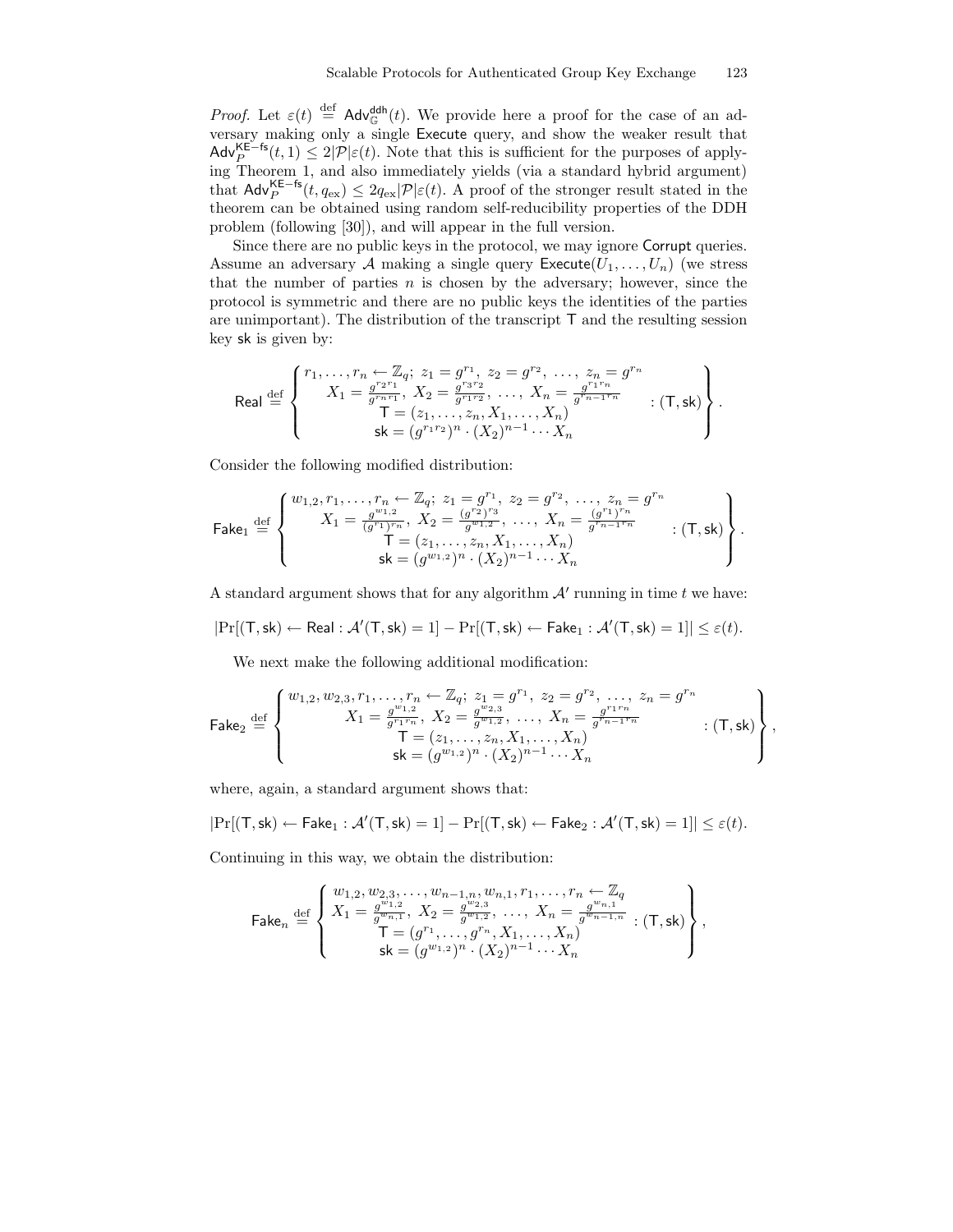such that, for any  $\mathcal{A}'$  running in time t we have (via standard hybrid argument):

$$
|\Pr[(T, sk) \leftarrow Real : \mathcal{A}'(T, sk) = 1] - \Pr[(T, sk) \leftarrow False_n : \mathcal{A}'(T, sk) = 1]|
$$
  
 $\leq n \cdot \varepsilon(t).$  (1)

In experiment Fake<sub>n</sub>, the values  $w_{1,2}, \ldots, w_{n,1}$  are constrained by T according to the following  $n$  equations

$$
\log_g X_1 = w_{1,2} - w_{n,1}
$$
  
\n
$$
\vdots
$$
  
\n
$$
\log_g X_n = w_{n,1} - w_{n-1,n},
$$

of which only  $n - 1$  of these are linearly independent. Furthermore, sk may be expressed as  $g^{w_{1,2}+w_{2,3}+\cdots+w_{n,1}}$ ; equivalently, we have

$$
\log_g \mathsf{sk} = w_{1,2} + w_{2,3} + \cdots + w_{n,1}.
$$

Since this final equation is linearly independent from the set of equations above, the value of sk is independent of  $\mathsf T$ . This implies that, for any adversary  $\mathcal A$ :

$$
\Pr[(\mathsf{T},\mathsf{sk}_0) \leftarrow \mathsf{Fake}_n; \mathsf{sk}_1 \leftarrow \mathbb{G}; b \leftarrow \{0,1\} : \mathcal{A}(\mathsf{T},\mathsf{sk}_b) = b] = 1/2,
$$

which — combined with Equation (1) and the fact that  $n \leq |\mathcal{P}|$  — yields the desired result  $\mathsf{Adv}_{P}^{\mathsf{KE}-\mathsf{fs}}(t,1) \leq 2|\mathcal{P}|\varepsilon(t)$ .

# References

- 1. S.S. Al-Riyami and K.G. Paterson. Tripartite Authenticated Key Agreement Protocols from Pairings. Available at http://eprint.iacr.org/2002/035/.
- 2. G. Ateniese, M. Steiner, and G. Tsudik. Authenticated Group Key Agreement and Friends. ACM CCCS '98.
- 3. G. Ateniese, M. Steiner, and G. Tsudik. New Multi-Party Authentication Services and Key Agreement Protocols. IEEE Journal on Selected Areas in Communications, 18(4): 628–639 (2000).
- 4. M. Bellare, R. Canetti, and H. Krawczyk. A Modular Approach to the Design and Analysis of Authentication and Key Exchange Protocols. STOC '98.
- 5. M. Bellare, D. Pointcheval, and P. Rogaway. Authenticated Key Exchange Secure Against Dictionary Attacks. Eurocrypt 2000.
- 6. M. Bellare and P. Rogaway. Entity Authentication and Key Distribution. Crypto '93.
- 7. M. Bellare and P. Rogaway. Provably-Secure Session Key Distribution: the Three Party Case. STOC '95.
- 8. R. Bird, I. Gopal, A. Herzberg, P. Janson, S. Kutten, R. Molva, and M. Yung. Systematic Design of Two-Party Authentication Protocols. IEEE J. on Selected Areas in Communications, 11(5): 679–693 (1993). A preliminary version appeared in Crypto '91.
- 9. C. Boyd. On Key Agreement and Conference Key Agreement. ACISP '97.